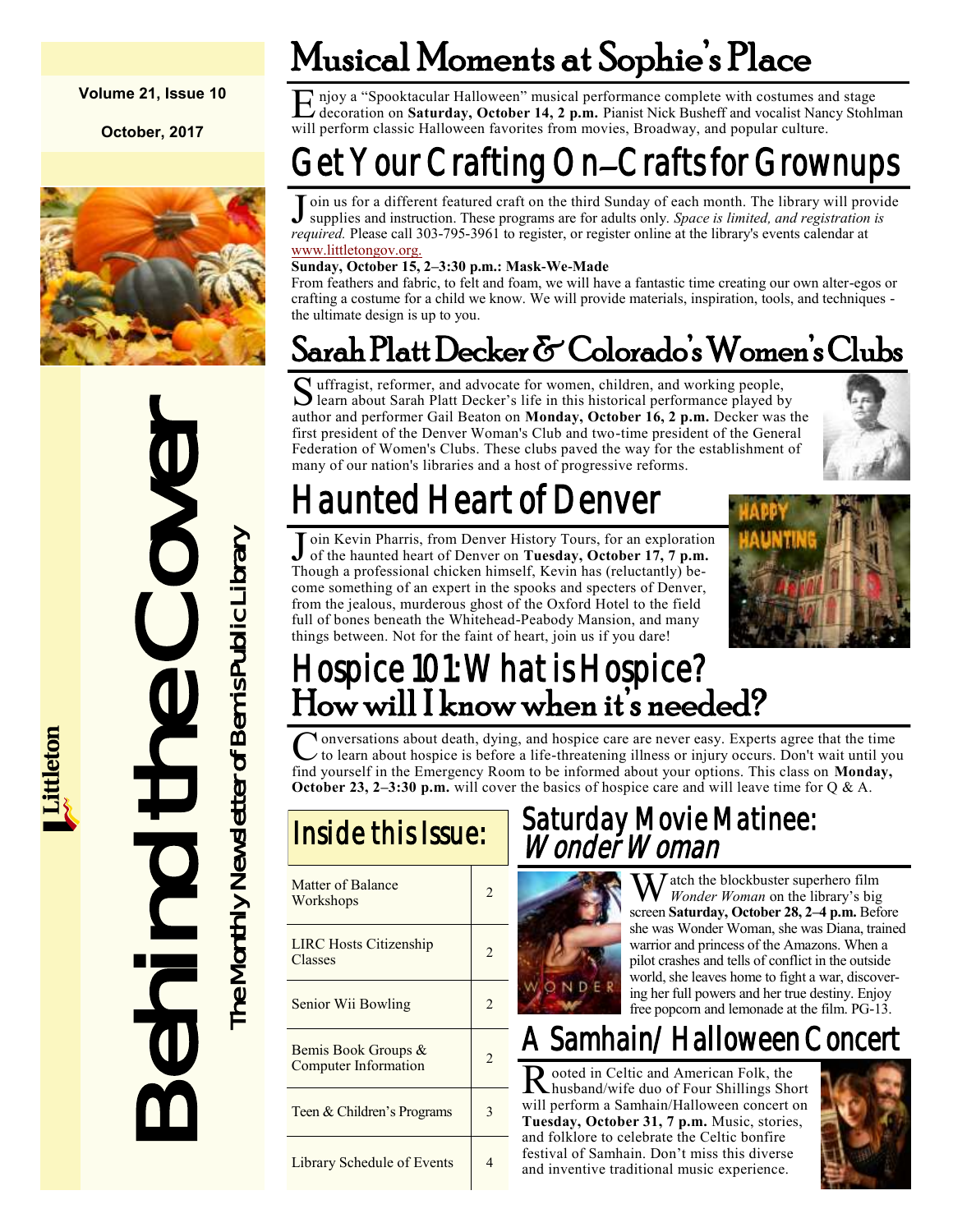## Matter of Balance Workshops

Many older adults experience a fear of falling. People who develop this fear often limit their activities, which can result in physical weakness, making the risk of falling even greater. A Matter of Balance is an eight-week program that will meet on **Wednesdays, October 25–December 13, 1–3 p.m.** The class is designed to reduce the fear of falling and increase activity levels among older adults. *Registration is required. Class size is limited to 15 participants.* Please call the library at 303-795-3961 to register.

#### Littleton Immigrant Resource Center Hosts Citizenship Classes

The Littleton Immigrant Resources Center Citizenship Classes will begin October 7. The classes continue through mid-December. Beginner, **October 7.** The classes continue through mid-December. Beginner, Intermediate and Advanced/Intermediate U.S. Citizenship 10-week classes are available. *Registration is required.* Interested students, please call 303-795-3915 or stop by the LIRC office on the lower level of the library to make an appointment to register. Citizenship tutoring also is available evenings and weekends.



## Volunteer Snow Shovelers Needed



The Aging Well Resource Center, AWRC, needs snow<br>shovelers this winter. Help your fellow citizens clear<br>snow off their sidewalks. Call 303-795-3980 or complete he Aging Well Resource Center, AWRC, needs snow shovelers this winter. Help your fellow citizens clear **the Snow Squad Information Packet at** 

[https://www.littletongov.org/city-services/senior-services](https://www.littletongov.org/city-services/senior-services-aging-well-resource-center)[aging-well-resource-center.](https://www.littletongov.org/city-services/senior-services-aging-well-resource-center)

Stop by the AWRC monthly **Grab, Gab & Go Event** on **Monday, October 23, 1:30–2 p.m.** AWRC provides information for seniors, caregivers, spouses or friends. If you need information on resources, AWRC is a good place to start.

### Book Groups at Bemis

 $\overline{J}$  e have a variety of Book Groups that meet throughout the month. Choose a group that suits your interests and schedule. Then join us for some stimulating discussions.

#### **Senior Book Club**

**First Monday of each month at 2 p.m. Oct. 2:** *Empire of Sin*

by Gary Krist Krist creates a vibrant and immersive account of New Orleans' other civil war, at a time when commercialized

vice, jazz culture, and endemic crime defined the battlegrounds of the Crescent City. The book tells the remarkable story of New Orleans' thirty-years war against itself, pitting the city's elite "better half" against its powerful and long-entrenched underworld of vice, perversity, and crime.

**Nov. 6:** *Orphan Train* by Christina Baker-Kline

The author delivers a captivating story of two very different women who build an

unexpected friendship: a 91-year-old woman with a hidden past as an orphan -train rider and the teenage girl whose own troubled adolescence leads her to seek answers.

#### **Monday Evening Book Group**

**Third Monday of each month at 7 p.m. Oct. 16:** *Last Bus to Wisdom,*

by Ivan Doig In the summer of 1951, 11 year-old Donal's grandmother must submit to an operation. Donal is dispatched by bus to Wisconsin where he is to live



with his Aunt Kate until his grandmother recovers. Aunt Kate, however, is a tyrant who soon tires of the boy and sends him packing back to Montana. This time, though, Donal has a companion–Kate's browbeaten, glass-eyed, sort-of husband, Herman the German–who is on the lam in more ways than one.

**Nov. 20:** *Hello from the Gillespies*

by Monica McInerney Angela Gillespie has sent to friends and family around the world an end-of-theyear letter titled "Hello from the Gillespies." It's



always been cheery and full of good news. This year, Angela surprises herself—she tells the truth....

### Computers @ Bemis

B emis has 24 Inter-<br>
net access computemis has 24 Interers on the lower level of the library, plus another seven located in the Children's Room for use by our patrons in



fifth grade and younger. Free WiFi is available throughout the library.

#### **Open Computer Lab - 9:30–11 a.m.**

*Every* **Thursday morning.** *No registration required.* Get answers to all your computer-related questions. Practice your computer skills and have a little one -on-one time with a computer class instructor. Bring your smartphone or tablet and receive individual help downloading ebooks and eaudiobooks to your device.

### Senior Wii Bowling

J oin us at our senior Wii Bowling League on the third **Thursday of the month from 2–3 p.m.** Whether



you're an expert Wii bowler or have never tried it before, experience the fun of Wii bowling on **October 19, 2 p.m.** No registration required, and you do not have to attend every event in order to participate. Come have some fun!

### Genre Addicts Book Club

**E** ach month, we will feature a difference and meet to chat about titles authors in that category. Pick a favorite ach month, we will feature a different genre and meet to chat about titles and book to re-read, or choose a new title to introduce to us. We will meet on the **second Wednesday of the month from 7–8 p.m. in Sophie's Place** to share our love of category fiction!

#### **Wednesday, October 11:** *Horrific October*

Thrills, chills, and spinetingling shivers - for those who read horror, this is your month. And for those of us who are a little less daring (or even downright cowardly), perhaps we can partake in some of the eerie sensations with the classic Gothic novels that birthed the movement.



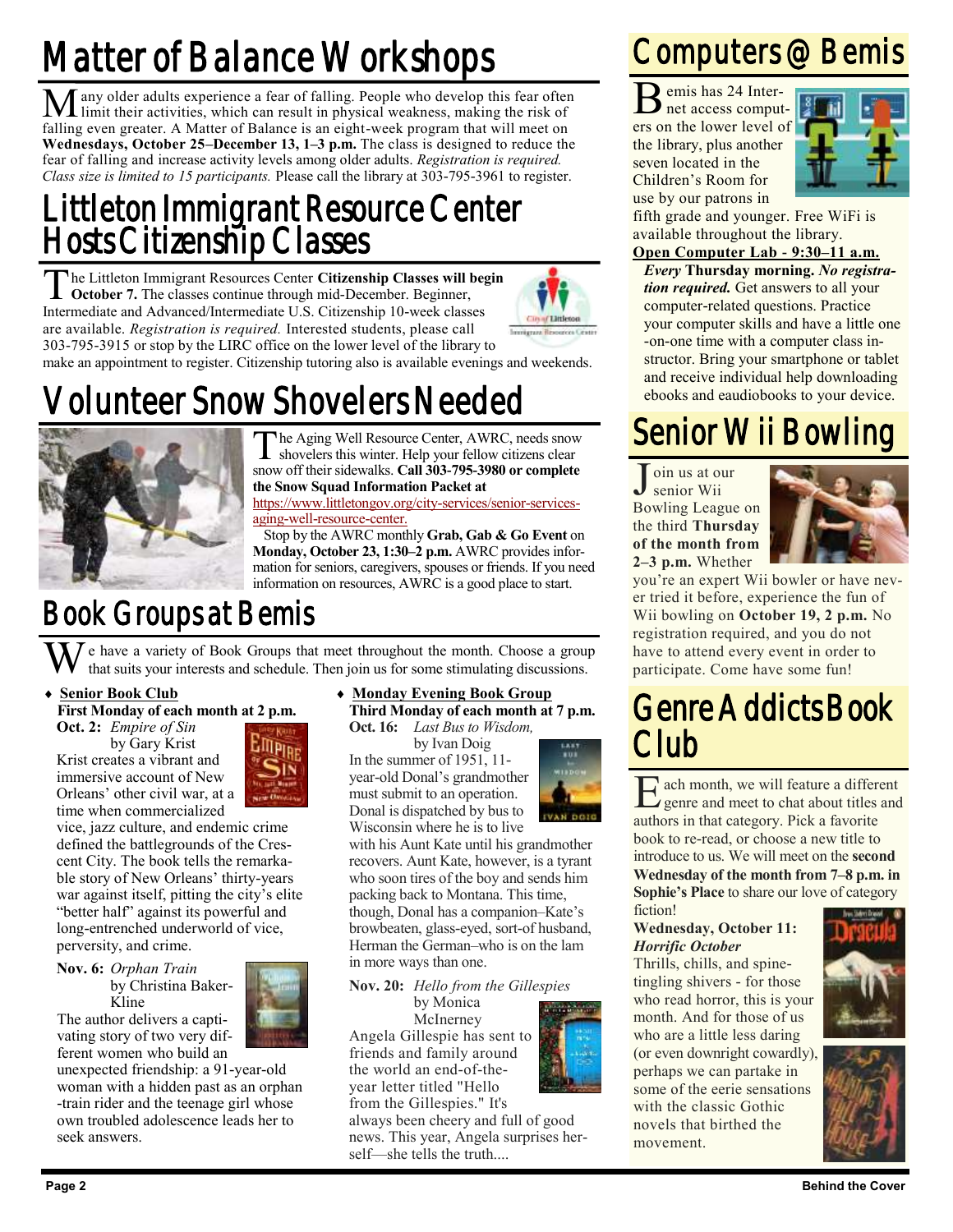

For more information, call teen librar<br>Mark Decker at the library, 303-795<br>or email him at <u>libmd@littletongov.org</u>. or more information, call teen librarian Mark Decker at the library, 303-795-3961,

 **Teen Movies First Saturday of the month @ 2 p.m.** Free popcorn and lemonade! **Oct. 7:** *Everything, Everything,* PG-13



 **Virtual Reality Gaming Third Thursdays @ 3–4:30 p.m.** We've got the HTC Vive and the PSVR, plus a huge selection of games. Virtual reality games are for ages 12 & up only. **Oct. 19 and Nov. 16**

 **Teen Advisory Group (TAG)** Fourth Friday of the month @ 3:30 p.m. **Oct. 27:** Holiday Planning

#### Teen Read Week: Unleash Your Story!

Teen Rea **Peen Read October 8–14,**  is a great time to discover all

**TEEN READ WEEK** 

the library has to offer. Check out a favorite book, research a popular topic, explore the technology available in the Teen Deck, or just hang out and have fun. The book selected by teens as the winner of the Bemis Teen Battle for the Best Book will be announced.

- **Blackout Poetry: October 8–14** Stop by the Teen Deck and create a Blackout Poem. We'll provide the instructions and supplies, you provide the imagination. Submit your creation for a library display and you could win a prize!
- **Author Chat–Writing Tips with Len Vlahos Tuesday, October 10, 3:30–4:30 p.m.** Len Vlahos, award-winning author of *Scar Boys*, will be on the Teen Deck to talk about writing. Get tips from a published writer, and you'll have a chance to ask questions, too. Drop-ins are welcome, but registering will guarantee you a spot. To register, call Mark at 303-795-3961 or email him at [libmd@littletongov.org.](mailto:libmd@littletongov.org)

### Teen Halloween Party

Join us for a Frightful Friday after-hour<br>event on **October 20, 5:30–8:30 p.m.** oin us for a Frightful Friday after-hours We'll have a variety of activities (and treats) to choose from, including a face painting workshop, costume contest, bobbing for doughnuts, and other fun stuff. We'll finish off the night with the spooky "Cursed Artifacts" show. This is an after-hours

*Continued on Page 4.*

# Children's Programs

### usy Bodies at Bemis

Join us on **Saturday, October 21, 11–11:30 a.m.** for a movement, games and fun as we move, groove and g the library. For children ages 2-6 and their caregivers. oin us on **Saturday, October 21, 11–11:30 a.m.** for music, movement, games and fun as we move, groove and grow at



Join an instructor from Play-Well TEKnologies on **Saturday**,<br>October 21, 2–3:30 p.m. for a workshop using the LEGO<br>Building System. Build the Batmobile or design your own superoin an instructor from Play-Well TEKnologies on **Saturday, October 21, 2–3:30 p.m.** for a workshop using the LEGO hero vehicle. Learn about acceleration and transmissions in this hands-on Lego building workshop for kids in grades 1–5. *Please note: students will not get to keep the Lego material. Reservations required.* Call 303-795-3961 and ask for the Children's Room beginning October 7 to sign up.



## Annual Costumes On Parade!



Helphaves ome Halloween fun on **Thursday, October 26 or Friday,**<br> **Coctober 27 at 10:30 a.m.** at our annual Story Time Costume **October 27 at 10:30 a.m.** at our annual Story Time Costume Parade. The parade begins in the Children's Room and ends in the large meeting room for stories, songs, sweet treats and punch.

## Magic Rob's Spooky the Ghost Show

T he whole family will thrill to this special program celebrating "Halloween Cheer Without the Fear" on **Sunday, October 29, 3:30–4:15 p.m.** Magic Rob presents amazing magic and comedy with "help" from Spooky the Ghost who is certainly full of mischief. Lots of laughter and audience participation for families with children ages 3 and older.



## ngoing Programs

 **All Together Now Story Time: Monday at 9:30 & 10:30 a.m. and Wednesday at 4 p.m.** Thirty minutes of stories, songs and activities. For children of all ages, but children under the age of 3 *must* attend with an adult. *Optional extended playtime immediately following Monday sessions.*



**Story Box: Ages infant–36 months**

**Tuesday at 9:30 & 10:30 a.m., Wednesday at 10 a.m. & Friday at 9:30 a.m.** Thirty minutes of stories and songs for children and a caring adult to introduce the joy of rhythm, rhyme & reading. *Optional extended playtime on the 2nd and 4th weeks of the month. Space is limited; free tickets available at the Children's Desk or by calling 303- 795-3961 the morning of the session.*

 **Bounce Along with Baby: Ages 0–18 months and their caregivers Wednesday at 11 a.m.**

Join us for rhymes, songs, baby sign language, stories and fun. Siblings are welcome.

 **Preschool Story Time: Ages 3 and older Thursday & Friday at 10:30 a.m.** Thirty minutes of stories, songs and activities with a puppet show on October 5 & 6*.*



- **Ready, Set, BUILD! Lego Club: For kids in grades K–5 Saturday, October 7 at 2 p.m.** You bring creativity and we'll provide Legos. *Registration begins one week in advance.*
- **Paws to Read: For kids in grades K–5 Saturday, October 14 at 10 a.m.–noon** Kids are able to practice reading to a furry friend. Call 303-795-3961 to register for a 20 minute spot. Presented by *Denver Pet Partners* and *The Delta Society.*